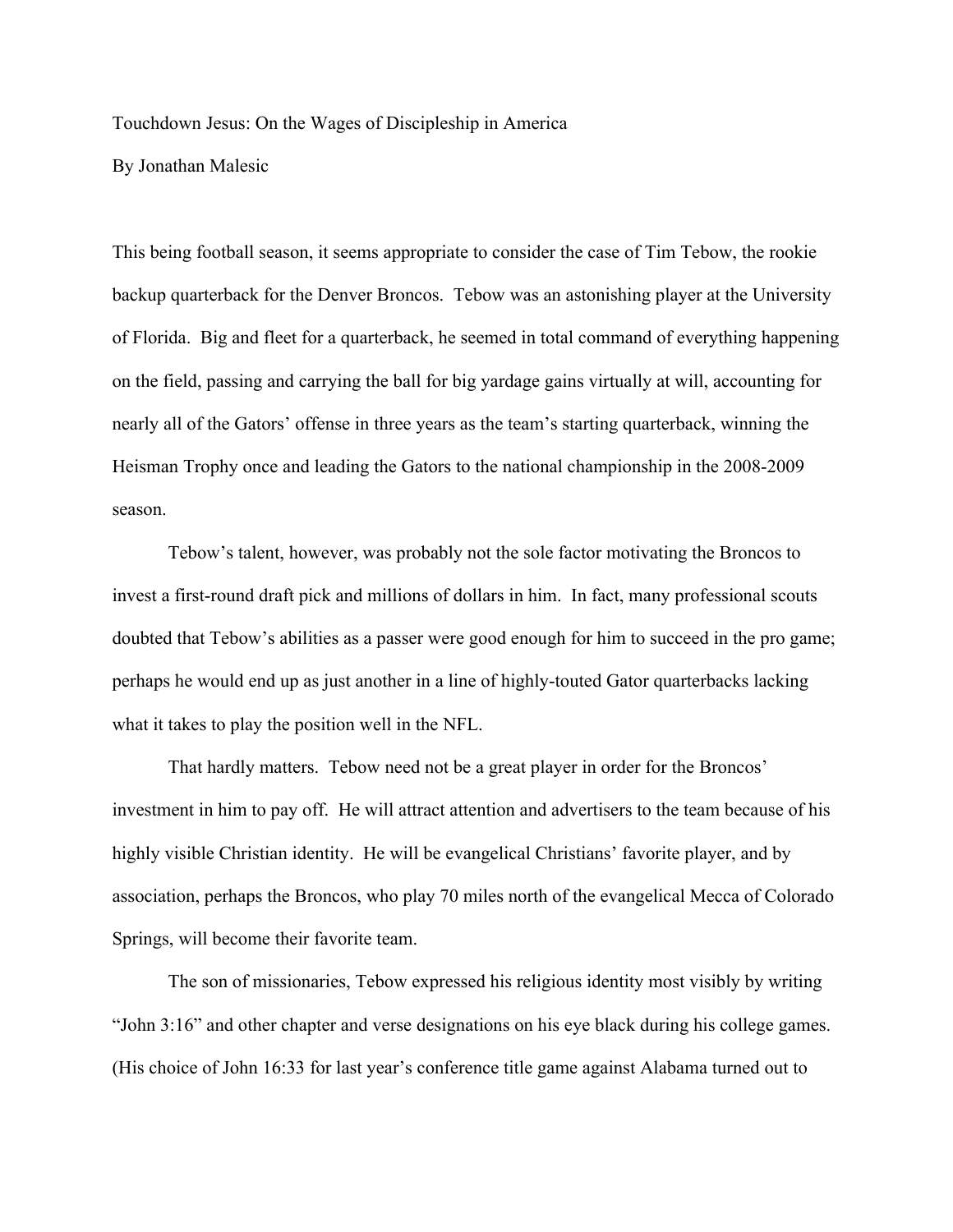contain some irony. Christ may have "overcome the world," but Tebow was unable to overcome the Crimson Tide's defense in that game, the worst loss of his college career.) As the quarterback on a perennial national title contender, Tebow was the subject of many close-up shots during televised games, giving these messages a platform that few other living Christians, and perhaps only the Pope, could equal.

During the most recent Super Bowl telecast, Tebow appeared in an obliquely pro-life commercial sponsored by the Colorado Springs-based evangelical organization Focus on the Family. In the months after the ad aired, Tebow claimed that companies that had been interested in working out endorsement deals with him were now withdrawing their interest, presumably because they did not want to be associated with someone so outspoken about his strong, and purportedly unpopular, religious views.<sup>1</sup> Was this the cost of discipleship? Was Tebow paying a price for giving public witness to the gospel in an overly-secularized America?

There is no doubt that some Christian football fans think Tebow has an obligation to be as visible as a Christian as he possibly can, so as to evangelize the country, one 70,000-seat stadium at a time. Rick Long, a pastor and Bronco fan from a Denver suburb, told the *Denver Post* after Tebow was drafted, "You don't want to just flaunt your faith but live it. I like the fact that he's not afraid to do both. You have to be a living epistle. You're the only Bible most people ever read. You're the only Jesus most people ever see."<sup>2</sup> Even leaving aside Long's problematic Christology, his remark says a lot about Tebow and about Christianity's position in American society right now. Tebow doesn't *just* flaunt his faith, but he does flaunt it.

 $\frac{1}{1}$  Sarah Pulliam Bailey, "Tebow Says Focus Ad Cost Him Potential Sponsors," *Christianity Today* Liveblog, April 21, 2010. Available online at http://blog.christianitytoday.com/ctliveblog/archives/2010/04/tebow\_says\_focu.html. Accessed August 14, 2010.

<sup>2</sup> Electa Draper, "Colorado Evangelicals Singing Praises of McDaniels' QB Pick Tebow," *Denver Post* April 24, 2010. Available online at http://www.denverpost.com/news/ci\_14948943. Accessed August 29, 2010.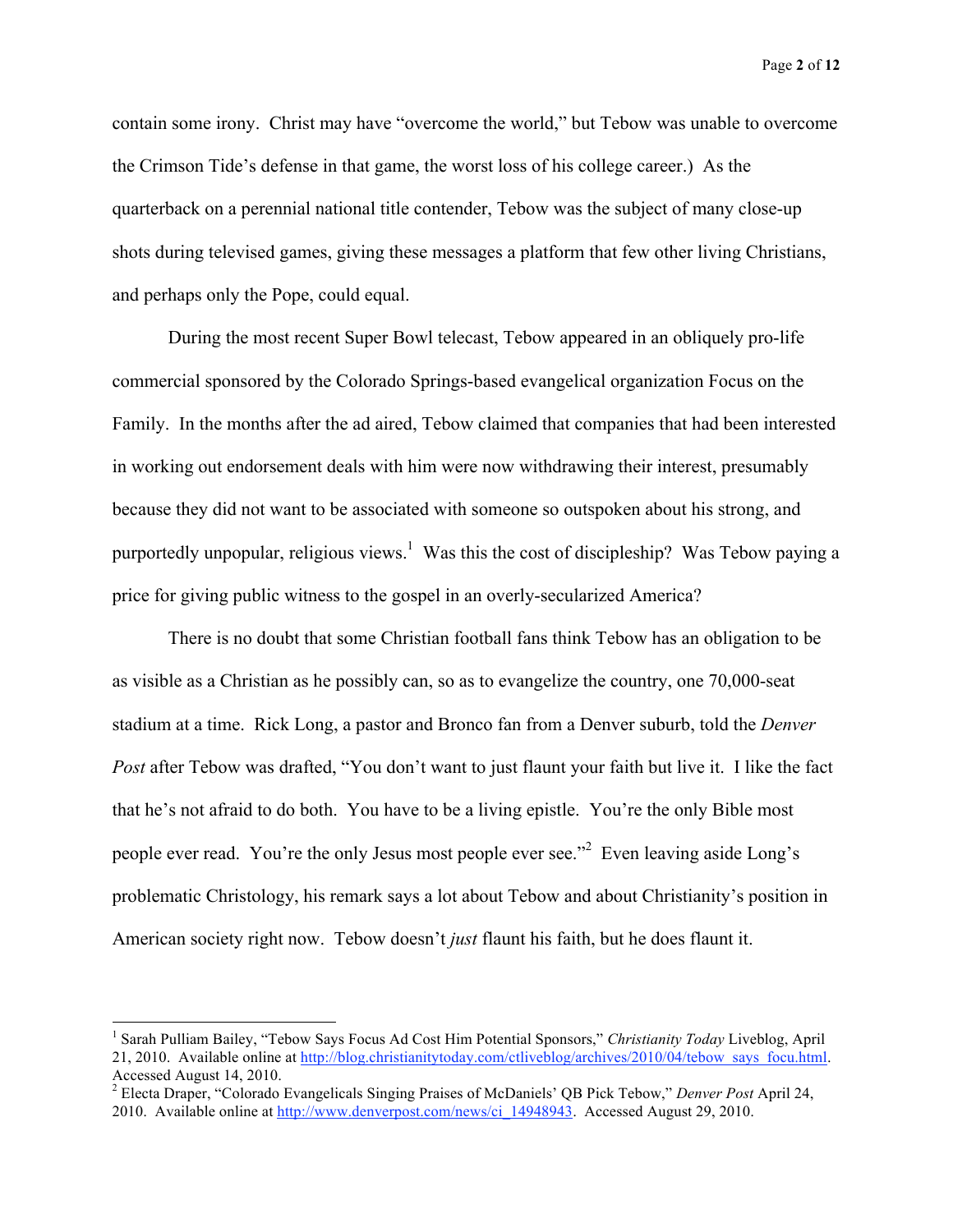Page **3** of **12**

And in fact, flaunting it has paid off handsomely for him, just as it has for countless American Christian politicians, businesspersons, and job-seekers who have advanced themselves in part because so many American voters, consumers, and employers accept Christian identity as a form of currency in our political and economic marketplaces. If Tebow had seriously thought that companies would not want him endorsing their products because of his visible Christian identity, then he had utterly misjudged the relation between Christian identity and contemporary American public life. Being publicly visible as a Christian not only does not harm one's ability to succeed, but in most cases it can be quite beneficial. Tebow ended up signing endorsement deals with Nike, the video-game maker EA Sports, and Jockey. (Yes, we may soon have the dubious privilege of seeing the only Jesus some of us will ever know cavorting in his underwear on television and billboard ads.) Moreover, Tebow said over the summer that he had begun *declining* multi-million dollar endorsement offers so that he could focus on football.<sup>3</sup>

So Tebow is emblematic of a powerful and, to my eyes, troubling, trend in American Christianity. Politicians pander to Christian voters without ceasing. Whether that is because Christian voters genuinely believe that an overt Christian will make a better, more moral, leader, or because they see Christian identity as a marker for political ideology, or because they just want to see someone on their religious "team" succeed, it's clear that having the right religious identity and making that identity well known can win candidates great benefits. While it's certainly not equally true across the country—an explicitly Christian politician will gain more traction in Birmingham than Berkeley—it is true enough in large enough pockets of American life that it is worthwhile for public figures to play up a Christian identity wherever possible.

<sup>&</sup>lt;sup>2</sup><br>3 Ron Higgins, "Tim Tebow Brings Magic to Memphis," *The Commercial Appeal* (Memphis, Tenn.), May 12, 2010. Available online at http://www.commercialappeal.com/news/2010/may/12/tebow-brings-magic-to-memphis/. Accessed September 15, 2010.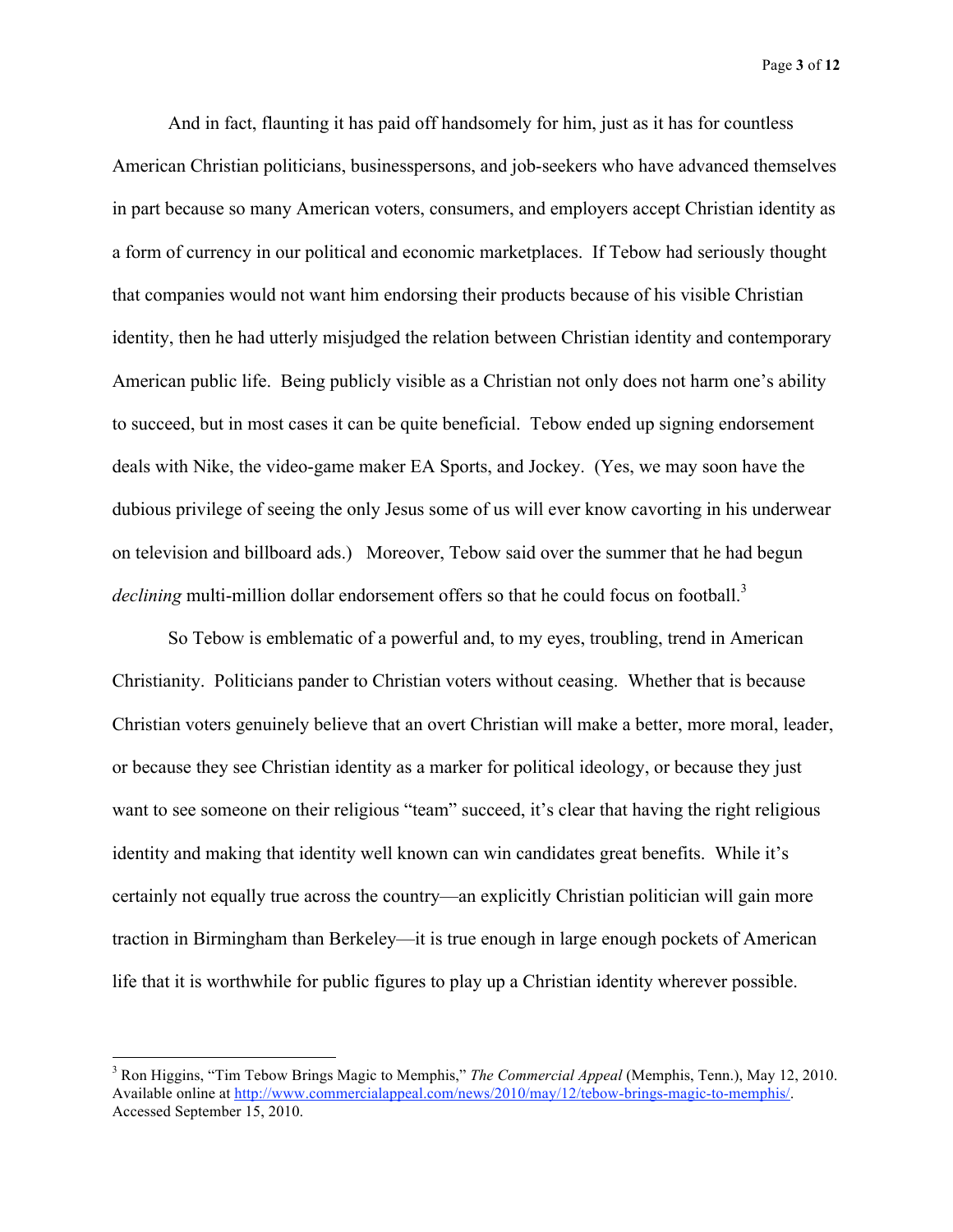Page **4** of **12**

Even many less-prominent Americans similarly employ Christian identity as a personal or corporate brand identity. At least until the current recession, many businesses had been installing chapels at their offices and hiring chaplains, and evangelical Christians in high-profile positions in media, education, and business had formed powerful networks to promote both good business and the Good News.<sup>4</sup>

This fact of American society may be widespread, but that hardly means it is a good thing for American Christianity. It certainly has been good for the careers of many Christians. But what effect does it have on the faith itself? Has the constant cultivation and display of Christian identity in American public life actually done harm to the distinctiveness of that identity?

To answer these questions, let's return to Tebow's eye black. The gesture may seem harmless enough. I do not doubt Tebow's sincerity; he probably does think that he is helping to win souls for Christ. Maybe he is. But any message, any gesture, is shaped by its context, which includes the other messages being sent around it. The American flag, affixed to Peter Fonda's leather jacket in *Easy Rider*, does not mean the same thing as the one printed on a T-shirt and worn by someone at a Glenn Beck rally

When Tebow suited up last January for his final college game, the Sugar Bowl, the most photographed face on the field was framed by logos for his team, the NCAA, Allstate (the game's corporate sponsor), and Nike—all of them emblazoned on the upper part of his jersey. In a context like that, with other corporate entities using Tebow as the means to promote themselves and sell products, was "EPH 2:8-10" painted underneath his eyes any different from the trademarked Swoosh on his chest? Tebow showed that he was on the Florida team, the Nike team, and (mustn't we conclude?) the Jesus team, too.

 $\frac{1}{4}$  D. Michael Lindsay, *Faith in the Halls of Power: How Evangelicals Joined the American Elite* (New York: Oxford, 2007).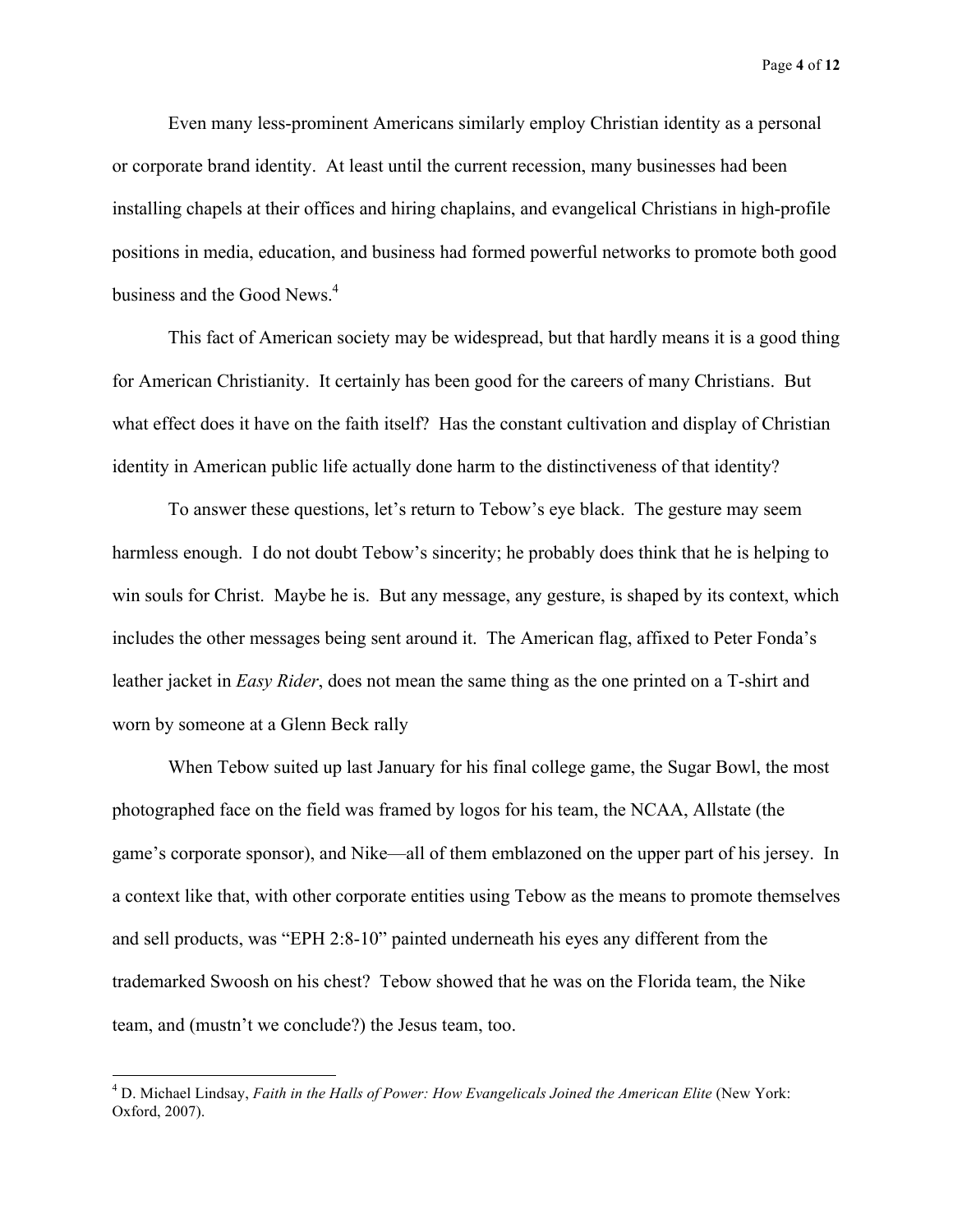Page **5** of **12**

Except, of course, that being Christian is not like being a Gator. Or a Gator fan. Or a devoted Nike wearer. It is instead about, well, being "created in Christ Jesus for good works, which God prepared beforehand to be our way of life" (Eph 2:10).

Tebow's eyeblack and the office chapels and the careerist church-shopping all signal that the church in America cannot tell the difference between different kinds of identities. To be a Christian and to be a consumer or a party member have become the same species of thing, the outgrowth not of faith but of preference. And in spite of what I assume to be Tebow's sincerity, many of those who loudly lay claim to a Christian identity certainly are insincere, putting on the trappings of faith precisely to get ahead. It is especially difficult today to take seriously the pieties of candidates for national political offices, given the extent to which their every word is poll-tested and focus-grouped, their public identities thoroughly commodified. In our highly competitive public arenas, in which even a modest advantage can yield tremendous returns, politicians have good reason to try to wring a few more votes out of Christian constituencies. Their brand of false posturing, however (cheap grace if there ever was such a thing), devalues the genuine and difficult witness other Christians might try to make. As Karl Barth wrote, "just as genuine coins are open to suspicion so long as false coins are in circulation, so the perception which proceeds outwards from God cannot have free course until the arrogance of religion be done away."<sup>5</sup>

Who is to blame for this religious counterfeiting? Speaking theologically, one is tempted to say something about the universality of original sin and conclude that everyone—public figures at all levels, voters, church leaders, the media—is to blame for this state of affairs. As unsatisfactory as it can be to spread the blame so thinly and broadly, this is in fact a more honest

 <sup>5</sup> <sup>5</sup> Karl Barth, *The Epistle to the Romans*, 6<sup>th</sup> ed., trans. Edwyn C. Hoskyns (London: Oxford University Press, 1968), 37.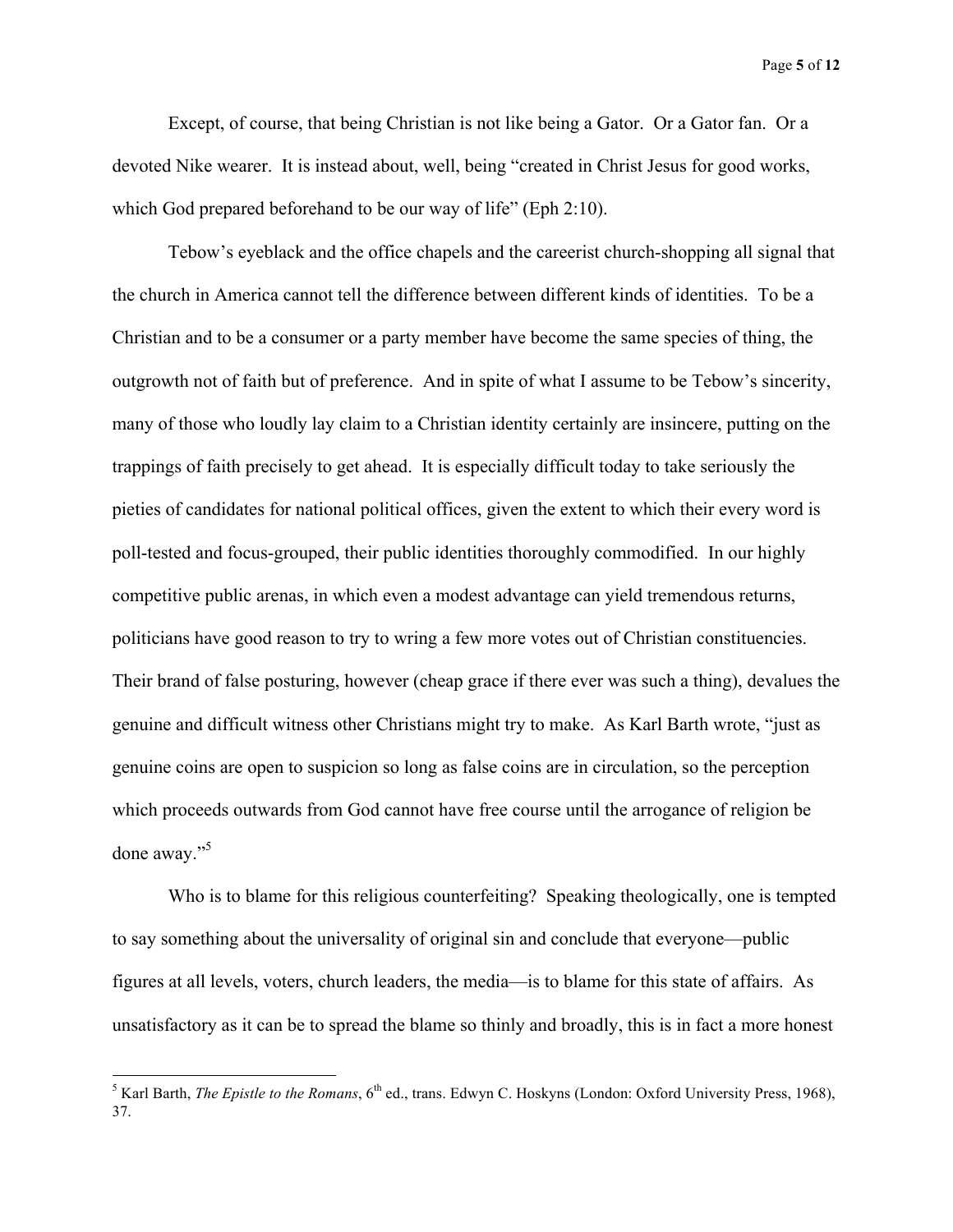Page **6** of **12**

response than simply blaming politicians, for example, who after all would not flaunt their Christian identity if there were not large numbers of voters who responded so favorably to it. Similarly, "the media" (granting, for now, the coherence of this category) only inflate silly issues into large-scale controversies because their audiences hunger for this kind of entertainment. American Christians at large are responsible for creating the entire matrix of Christian identity, public life, and a religious culture, heavily determined by evangelicalism, that prizes highly public witness, as seen in pastor Rick Long's comments on Tebow.

This acknowledgement of collective culpability sits at the heart of Reinhold Niebuhr's realist approach to ethics and politics. The tendency to sin is strong, and it grows exponentially, Niebuhr thought, as the number of people involved grows, so that we need to establish institutions of justice capable of corralling our self-interest and thus keeping us from destroying ourselves. The current situation in American Christianity came about through Christians' selfinterested use of their Christian identity to get ahead in public life, a use that has turned that identity into something more like a club membership. Ironically, Christians have thereby dulled the edges of any distinctive witness they might have hoped to make in the American public sphere.

So if American Christians want to reinvigorate their church's challenge to culture, then change is necessary both at the level of the identity-producer and the identity-consumer: producers need to be less opportunistic about using Christian identity to get ahead, and consumers need to change their expectations about the visibility of Christian identity, being less willing to provide a payoff for those opportunists.

How can this change come about? How can Christians do away with this arrogance? I do not think that an institutional remedy is called for in this case. The therapy for this sickness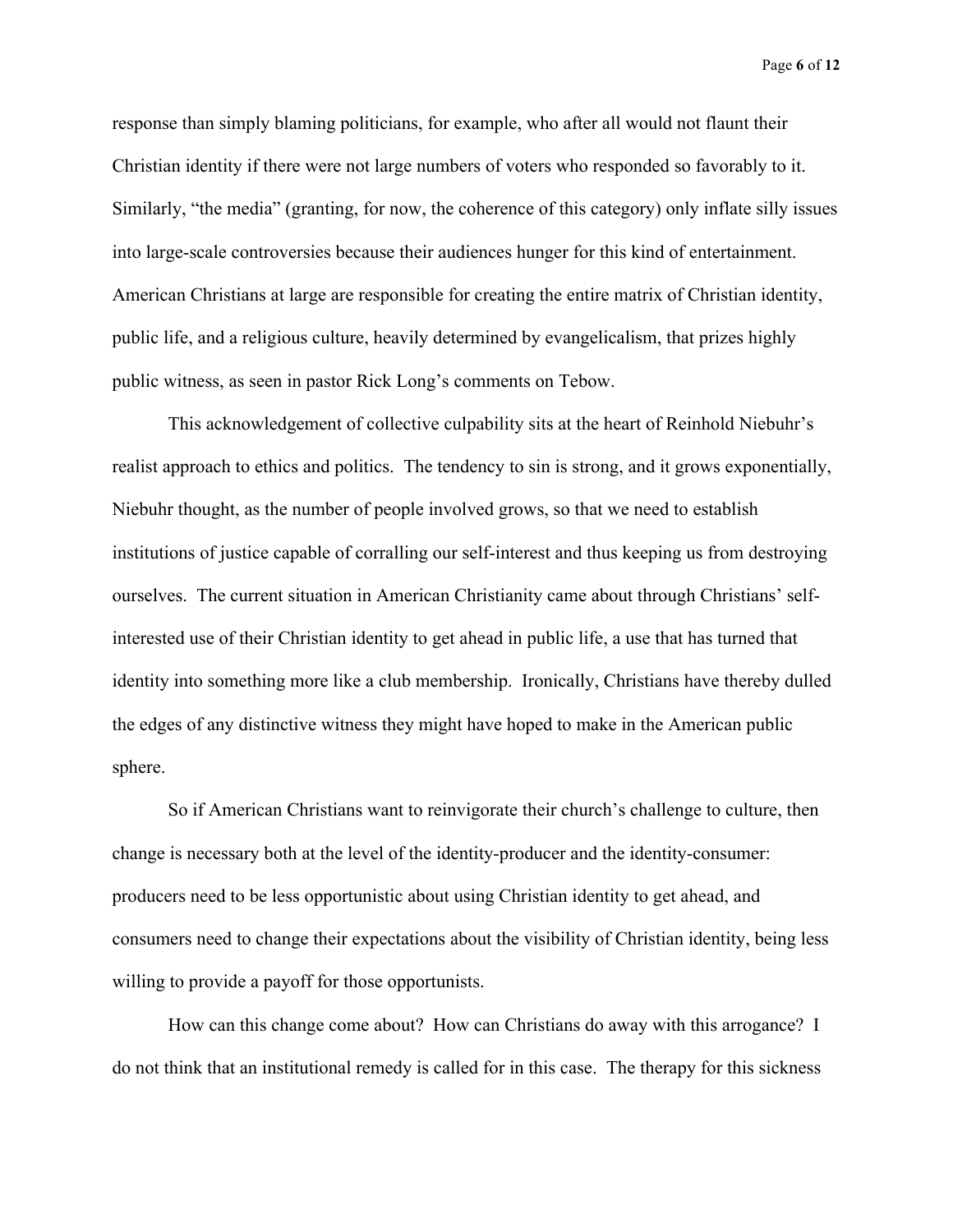Page **7** of **12**

will require widespread and radical changes in American Christians' behavior and expectations, but each one will only be able to do it for himself or herself—this sickness after all results from individuals trying to extract personal benefit from a matrix they have contributed to creating. The problem is abetted through religious expression, but in a democracy, there should not be institutions arbitrating what can be expressed and what cannot. Any solution must be proposed from within the church but operate on the individual's desires and expectations. As with any Christian theological or moral proposal, the best response will come from within the tradition, attuned to both theoretical and pastoral concerns. We will need to draw from the tradition's best minds and hearts, from times when they were applied to serious crises of Christian identity.

\* \* \*

To develop a response, we might call to mind a political leader who came to power over a vast and powerful but deeply divided realm. This leader, who underwent a surprising religious conversion in adulthood, claiming to have overcome severe problems through God's direct intervention, gave considerable privilege to individual Christians and to Christian institutions during his years in power, handing duties that had been the province of government over to faithbased organizations. Many prominent Christian figures at the time rejoiced, hailing this leader for ending the long, dark age when Christian voices were absent from the halls of public power.

I am referring, of course, to the early fourth century. In gratitude to Christus Victor for aiding his triumph over a rival to the *imperium* at the Milvian Bridge, Constantine made Christianity legal, gave Christians a tax break and the use of public buildings, and permitted Christian bishops to settle disputes that had previously been adjudicated in civil courts. This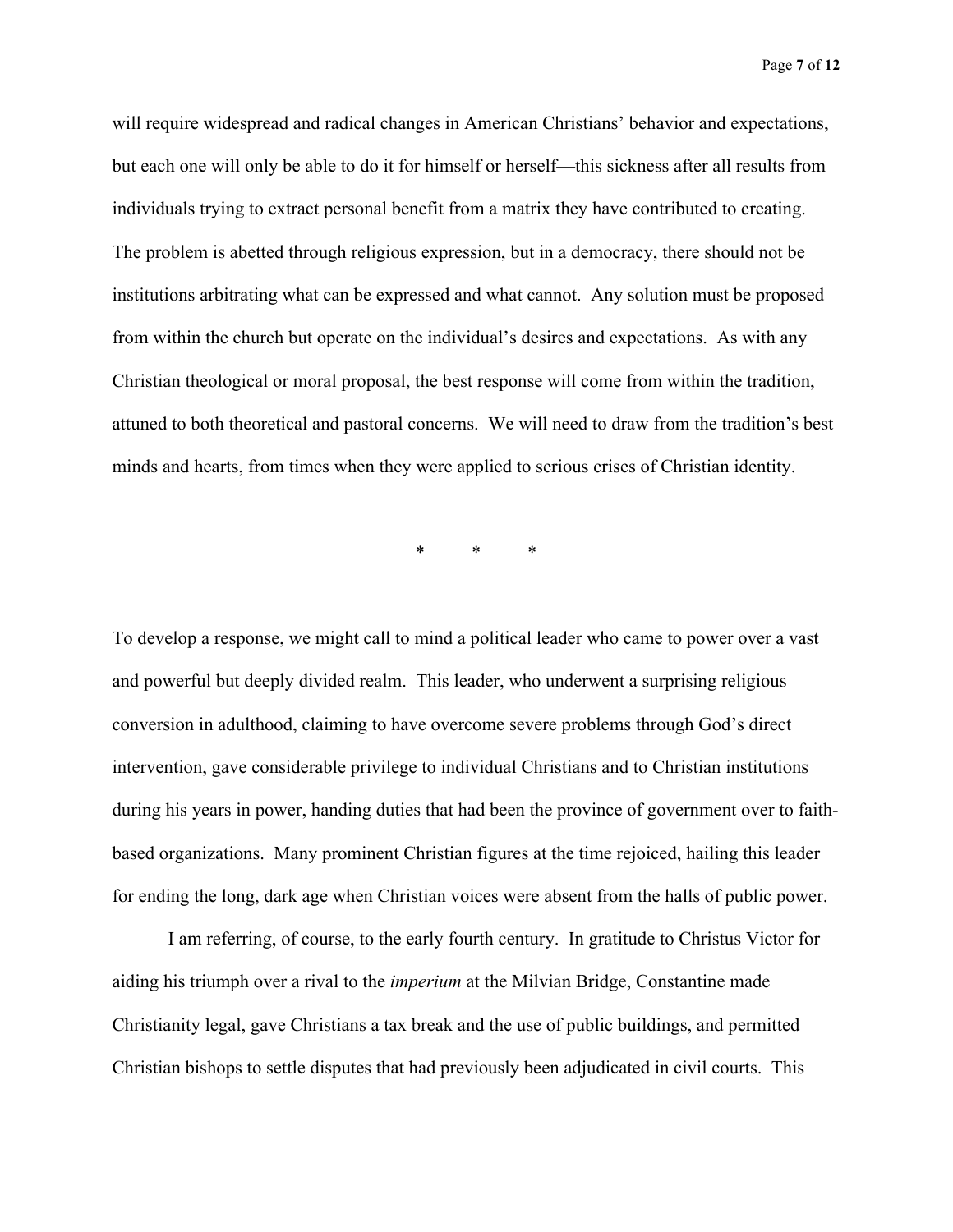Page **8** of **12**

inaugurated a long marriage between Christianity and public life. Predictably, people flocked to the Christian churches in the Constantinian period, eager to enroll their names for baptism.

Some Christian bishops at the time saw the rapid growth of the Church as proof of Christ's victory over idolatry and sin (Athanasius of Alexandria). Others saw the emperor as a kind of second Christ, bringing light to far-flung lands (Eusebius of Antioch). Still others, including one bishop whose see benefited enormously from imperial patronage, saw it as a mixed blessing: while it was certainly better for people to be Christian than not be Christian, the favor granted to Christianity in public life could corrupt genuine faith by mixing it with base opportunism.

Cyril, bishop of Jerusalem from about 351 until the mid-380s, recognized the problem of faith's debasement, telling some who had enrolled their names for baptism, "Perhaps some man among you has come because he wants to win the approval of his girl-friend…. Perhaps a slave has wanted to please his master or someone has wanted to please a friend. I accept this as bait for my hook and let you in. You may have had the wrong reason for coming, but I have good hope that you will be saved."<sup>6</sup>

The key for Jerusalem's religious opportunists was merely to lay a legitimate claim to Christian identity by enrolling in the order of catechumens, and then take advantage of the worldly benefits that claim could provide. There was little public incentive actually to undergo baptism and receive the other sacraments—and thereby also be held to the church's stringent moral standards.

Cyril recognized that he could not put a stop to the public benefits the empire afforded to Christians—and perhaps he did not want to, in light of the patronage he received. But he could

 <sup>6</sup> Cyril of Jerusalem, *Proslogion* 5. In Edward Yarnold, S.J., ed., *Cyril of Jerusalem* (London and New York: Routledge, 2000), 81.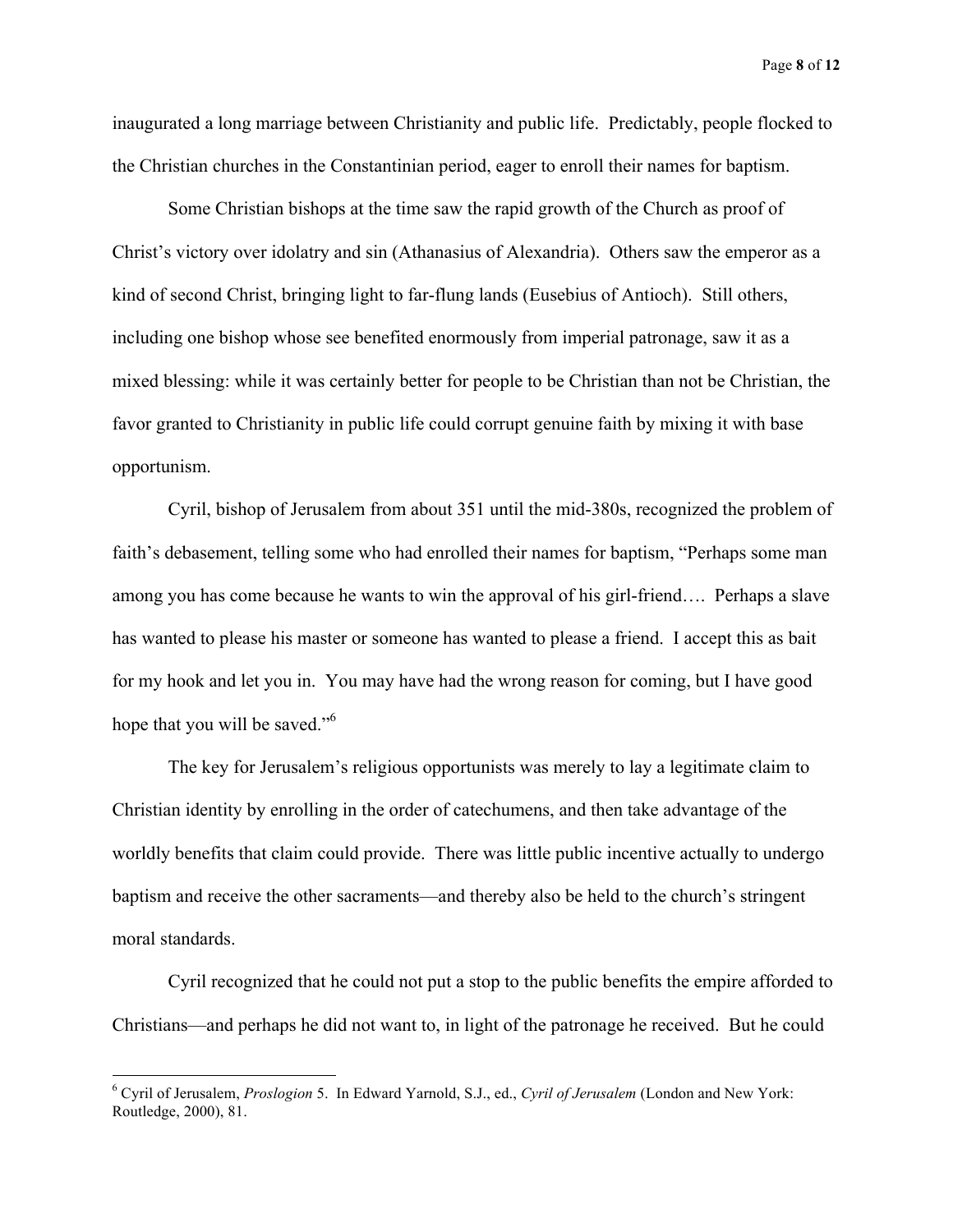Page **9** of **12**

do his best to reform the motivations of those seeking to become members of his church, so that they would see the sacraments as the principal benefits of becoming Christians. To help shape the candidates' desires for baptism, then, Cyril concealed the sacraments, including any explicit teaching about the sacraments, from the candidates until the night of their baptisms. Once they were baptized in what he describes as an awe-inspiring service, Cyril enjoined the neophytes to maintain this discipline of the secret, refraining from telling any outsiders anything about the sacrament. Being a member of the church requires that one not throw what is holy to the dogs.

By means of this, explicit discussion of the sacraments—the distinctive markers of Christian identity—was confined not only to the church building itself, but to the innermost court of the church (the area in the Church of the Holy Sepulcher known as the Anastasis, the site of the resurrection), where no unbaptized were permitted. Cyril thus placed a buffer between the public life of the streets and the liturgical life of the church. And because receiving the sacraments was for him (as it remains today in the more liturgical traditions) the preeminent sign that someone was a Christian, he in effect placed a buffer between Christian identity and public life.

The analogy between Cyril's time and ours is not perfect—above all, Christianity is not the *official* medium of American public life—but the response of this prominent bishop provides all Christians a template for preserving their integrity when opportunism threatens it. For Cyril, what makes a Christian is not merely a matter of enrolling one's name on a list, but of having a faith formed by the grace of God in the sacraments. Because of their power and mystery, the things that really do make a person Christian should be hidden from the unbaptized and displayed only in exclusively Christian settings, like the liturgy. This can help combat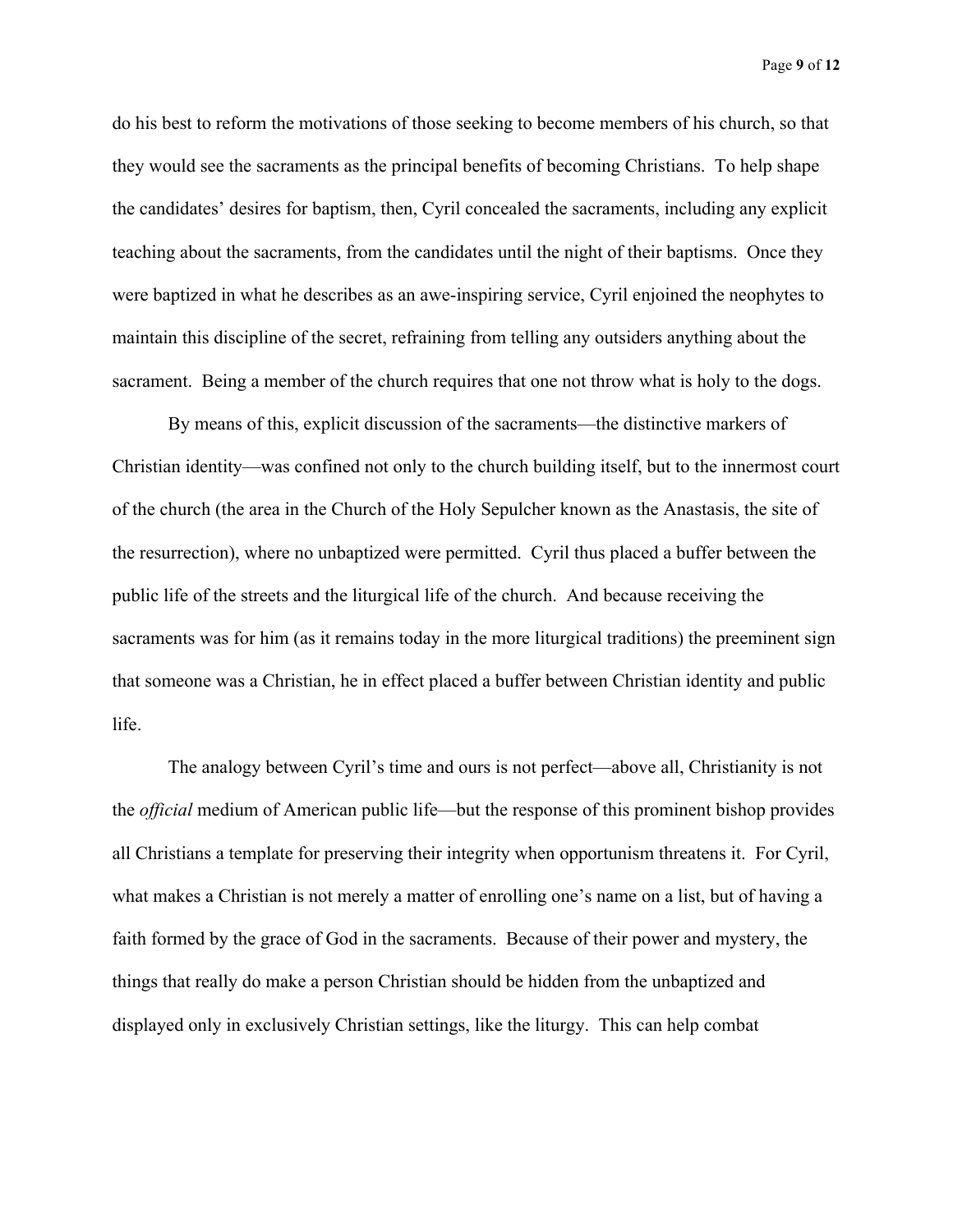Page **10** of **12**

opportunism, because if something cannot be seen by the public at large, then it cannot be exploited for worldly gain.

As Christian identity is for Americans today marked much more by words than by liturgical actions, taking a lesson from Cyril would mean keeping silent about Christian commitment in public arenas, where the temptation to sell off Christian identity is high. It would mean refusing to capitalize on membership in bible study groups that happen to include powerful individuals. It would mean ceasing to try to find the bible study that features the most powerful membership. It would mean (for one prominent American, anyway) refusing to answer those who claim that one is a Muslim bent on destroying American Christian culture, even if there were political costs to remaining silent on the issue. Considered theologically, the integrity of Christian faith is worth more than these worldly goods.

Cyril presided in Jerusalem at a period of remarkable expansion for the church, both in terms of its membership and its public power. As the historian of religions Paul Johnson has argued, calls for religious secrecy often occur at such times of transition, when a religion is becoming either more or less aligned with public life.<sup>7</sup> But within Christianity, there were attempts to conceal Christian identity for the sake of the integrity of Christian practice even when the church was fully and stably integrated with public life, as in Medieval Italy. A fourteenth century processional banner painted by Spinello Aretino depicts lay members of a religious society kneeling before their patroness, Mary Magdalene.<sup>8</sup> Her adorers wear white robes, their faces fully veiled, as they would have been during the procession. (It is unfortunate

<sup>-&</sup>lt;br>7 Paul Christopher Johnson, *Secrets, Gossip, and Gods: The Transformation of Brazilian Candomblé* (Oxford and New York: Oxford University Press, 2002).

Spinello Aretino (Spinello di Luca Spinelli), "Processional Banner" (c. 1395-1400). Metropolitan Museum of Art, New York, N.Y. Accession number 13.175. Image available online at http://www.metmuseum.org/works\_of\_art/collection\_database/european\_paintings/processional\_banner\_spinello\_ar etino spinello di luca spinelli/objectview.aspx?collID=11&OID=110002197.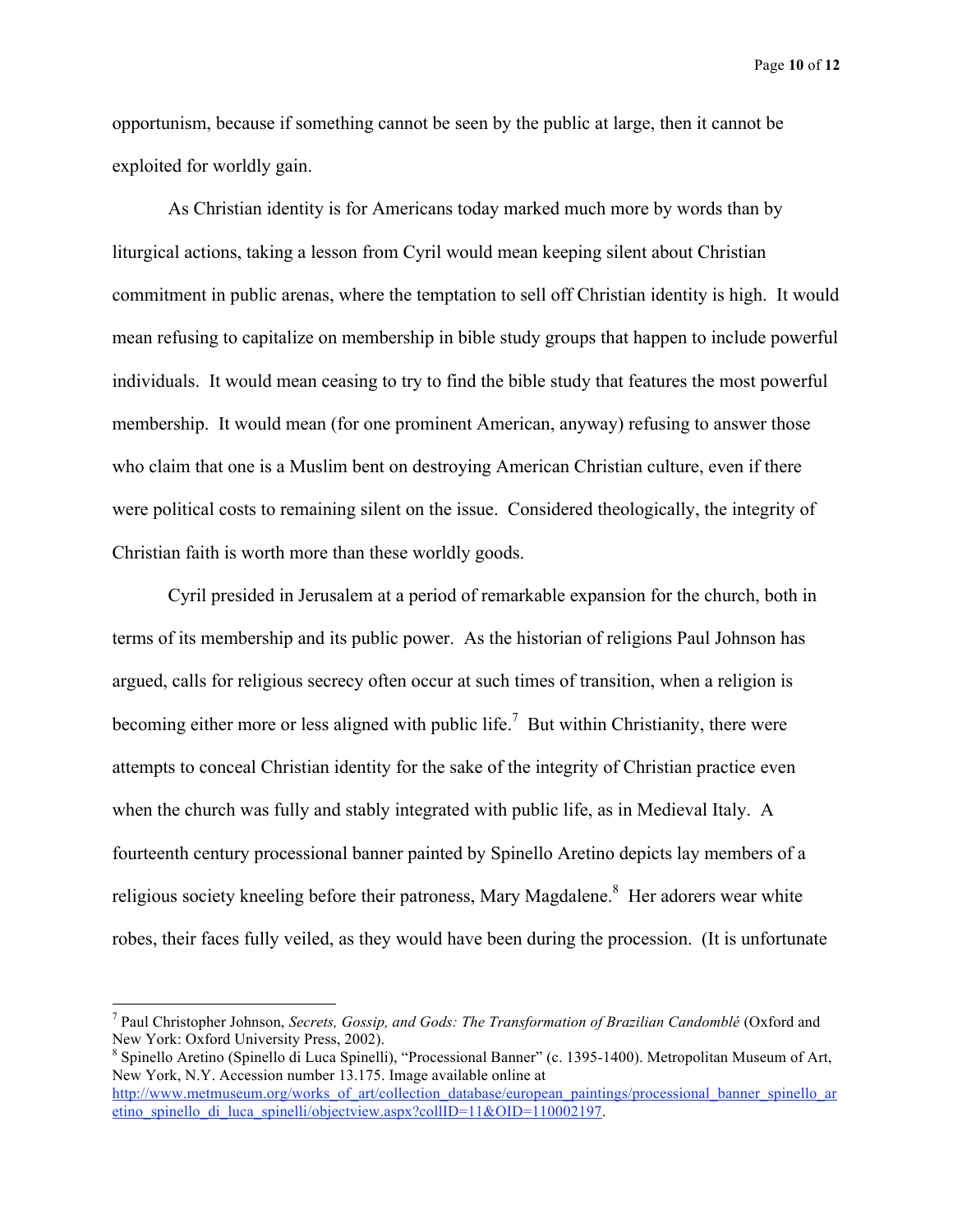Page **11** of **12**

that the figures depicted on the banner now look to us like Klansmen; this only testifies to the perversity of the Ku Klux Klan's appropriation of Christian—even, ironically, Catholic—belief and practice.) That the Medieval religious society had members was no secret, but its members' identities were, so that they would not be repaid through public praise for their devotion.

In modernity as well, at critical moments in the church's history, some of its sharpest thinkers made calls to conceal what they saw as the distinctive grounds for Christian identity, in order to prevent that identity from being debased through its accommodation to worldly paradigms. In mid-nineteenth century Copenhagen, Søren Kierkegaard sought to sever the easy association between capitalism and Christian neighbor love by telling the bourgeois denizens of Christendom that genuine faith was an unspeakable secret and that consequently, the distinctive works of love that Christians perform must be done secretly. If they were not, Kierkegaard argued, these works would become no more than worldly investments that one hoped would be repaid. And in 1930s and '40s Germany, when the Lutheran church had been made to accommodate Nazi ideology, Dietrich Bonhoeffer in many of his writings called for pastors to preach a "secret discipline" that involved maintaining anonymity as Christians in public while practicing the faith through "prayer and righteous action" out of the sight of a world that had lost its ability to recognize genuine Christianity.<sup>9</sup>

To be sure, a church of secret Christians—concealing their religious identity to avoid not persecution but rather the corruption of their faith through their own tendency to capitalize on their Christian identity—would operate and understand itself quite differently from the church as we now understand it. It is hard to say in advance how such a church would gain new members or convene large meetings. Perhaps these activities would have to be curtailed for a time. In that

<sup>-&</sup>lt;br>9 Dietrich Bonhoeffer, *Letters and Papers from Prison*, enlarged ed., ed. Eberhard Bethge (New York: Touchstone, 1997), 300.